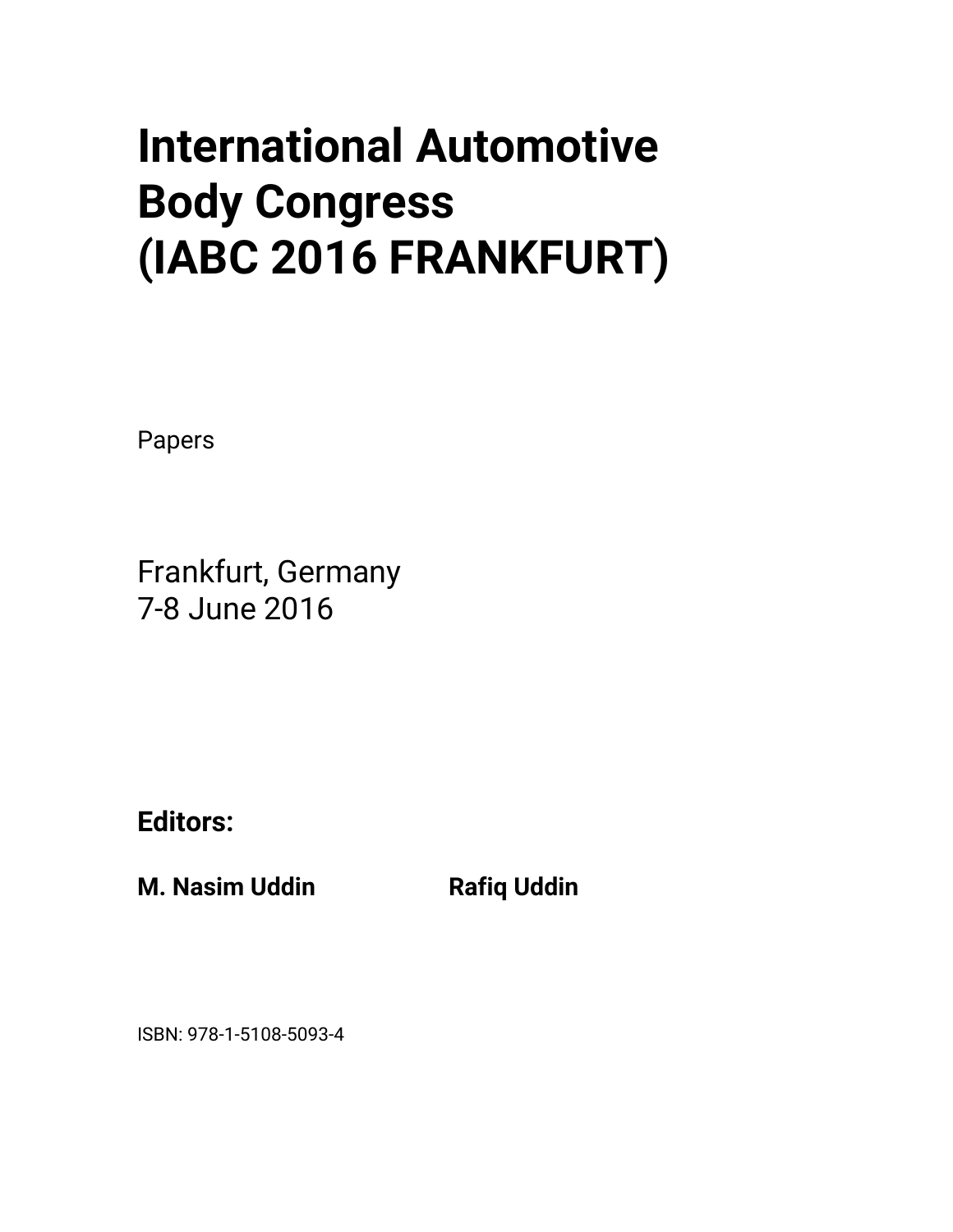**Printed from e-media with permission by:** 

Curran Associates, Inc. 57 Morehouse Lane Red Hook, NY 12571



**Some format issues inherent in the e-media version may also appear in this print version.** 

Copyright© (2016) by Global Automotive Management Council (GAMC) All rights reserved.

Printed by Curran Associates, Inc. (2018)

For permission requests, please contact Global Automotive Management Council (GAMC) at the address below.

Global Automotive Management Council (GAMC) 5340 Plymouth Road, Suite 205 Ann Arbor, Michigan, USA 48105

Phone: (734) 997-9249 Fax: (734) 786-2242

samanthaj@gamcinc.com

## **Additional copies of this publication are available from:**

Curran Associates, Inc. 57 Morehouse Lane Red Hook, NY 12571 USA Phone: 845-758-0400 Fax: 845-758-2633 Email: curran@proceedings.com Web: www.proceedings.com